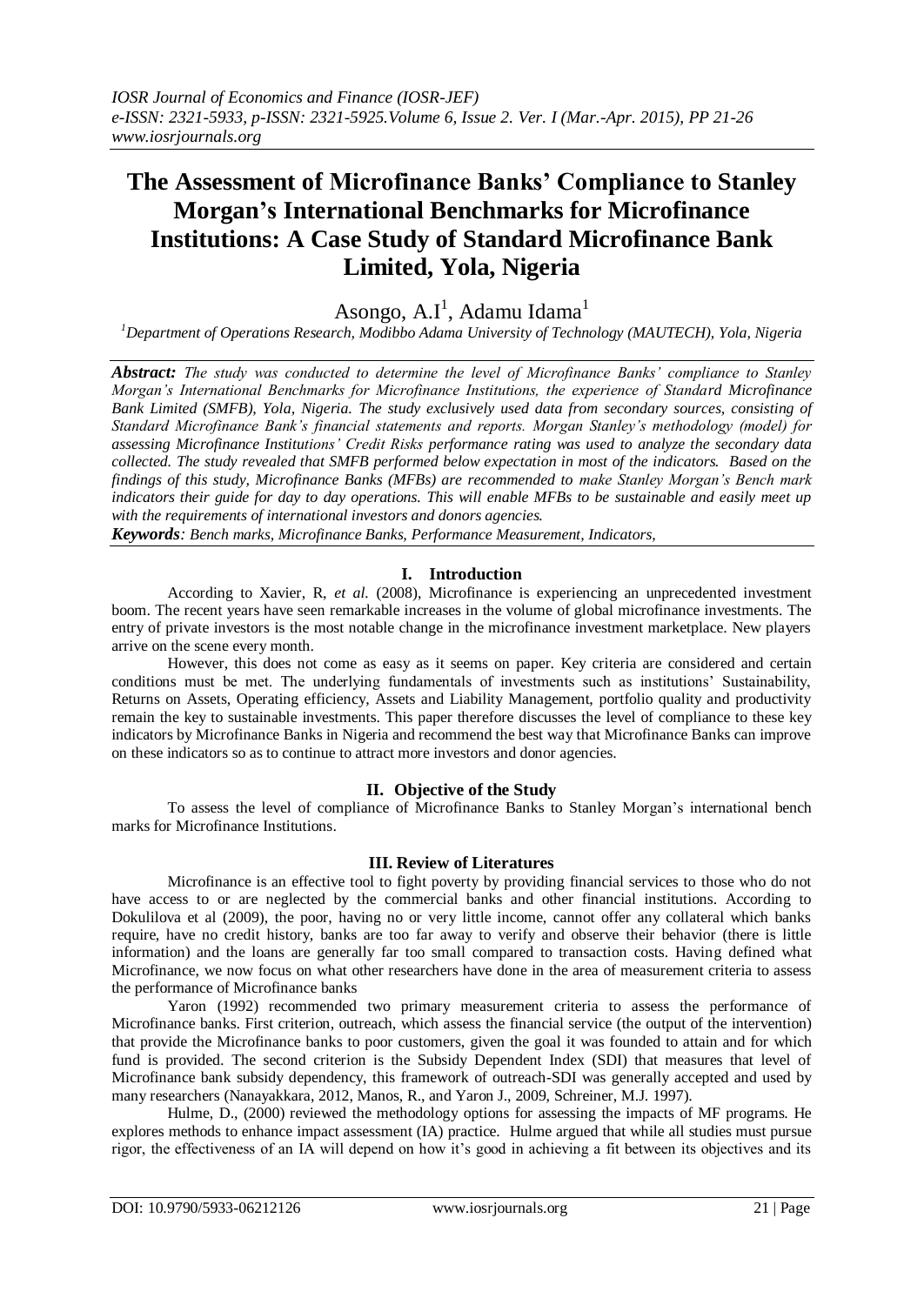context. However, very often, donor desires for objective and outside IAs lead to weakening the impact monitoring capacity of the Microfinance bank itself.

Navajas, S., *et al.* (2000), constructed a theoretical framework that define the social worth of an Microfinance banks in terms of the depth, worth to users, cost to users, breadth, length and the scope of its output. The majority of the poor households served by the Microfinance banks were near the poverty line. Individual lenders had less depth of outreach then group lenders. The study concluded that the poorest borrowers were more likely to be the rural borrowers, but most of the borrowers were more likely to be the urban poor.

Arsyad, L. (2005) used the following indicators in his research to measure the strength of some MFIs: portfolio quality, leverage capital adequacy ratio (CAR), productivity, efficiency, profitability, self-sufficiency and outreach. He assessed and concluded that these indicators from both formal and informal institutions has a greater influence on the sustainability and outreach of any MFI.

Neitoa, B.G *et al.* (2005), used a data envelopment analysis (DEA) approach to measure the efficiency of Microfinance banks. Microfinance banks efficiency can be explained by means of four principal components of efficiency, each component related to a very different issue: overall efficiency, Non-Governmental Organization (NGO) status, input choice and output choice. This can explain the reason why microfinance bank achieves a level of efficiency under a given specification.

Abbas, *et al.* (2013), stated that a growing acceptance of standards for microfinance has emerged since the early 1990s. In 2002 a Microfinance Financial Department Guideline was developed jointly by microfinance banks, the SEEP Network, rating firms and donor agencies. This Framework built on consensus and includes definition of selected Financial Terms, Ratios and Adjustments for Microfinance. The Framework was intending to provide microfinance practitioners with a means to develop financial reporting in accordance with International Financial Reporting Standards (IFRS). The authors argued that this Framework will help microfinance banks' managers in monitoring and decision making process. The Shortcoming of this framework, is that it does not include the standards for measuring deposit taking Microfinance banks, nor does it include any set of social performance indicators (SEEP, 2006).

Engels, P., (2010), Stated that policymakers, investors and competitions among Microfinance banks and between commercial banks encourage the importance of Microfinance banks financial performance measurement. He revealed some financial performance measures and referred to recent involvement of specialized rating agencies in social performance. He also criticized the social performance standards published by Social Performance task Force, in that their categories are broader and uncertain about data availability and subjectivity in prioritizing indicators of social performance. Also he reported that average loan size measure is used as their primary indicator for the social performance of Microfinance banks in spite of criticisms by many authors.

Bakhtiari, S., (2011), revealed that a number of performance indicators have been presented and many of them have become standardized. Abbas, K., Ahmed, M., and Maisarah, M (2013) stated that in 2003, a consensus group composed of microfinance rating agencies, donors, multilateral banks and other private voluntary organizations agreed to some guidelines on definitions of financial terms, ratios and adjustment for microfinance.

Oguntoyinbo (2011), conducted a similar research on credit assessment of Accion Microfinance Bank Limited and found out that sound and qualitative credit risk assessment leads to low credit risk and high profitability for MFBs.

In all these studies, the work done were more of theoretical aspect than practical. The areas of Microfinance Bank' performance using key indicators in line with the International benchmarks were not covered. Our research has bridged this gap. Field survey was undertaken to assess the level of compliance of Nigerian Microfinance Banks to international benchmarks. In this regard, our paper is quite distinct from others and it gives insights into the performance of Microfinance Banks in Nigeria.

### **4.1 Study Area:**

### **IV. Materials and Methods**

Yola is the administrative capital of Adamawa State of Nigeria. It is a twin settlement consisting of Jimeta -administrative and commercial center, and Yola Town - the traditional settlement. Yola is located on latitude 9°14″ N and longitude 12°28′ E. It has total land coverage of 662.47 square kilometer. Yola has a tropical climate marked by rainy and dry seasons. The maximum temperature can reach 40C particularly in April, while minimum temperature can be as low as 18 °C between December and January (Asongo A.I and Idama, 2014).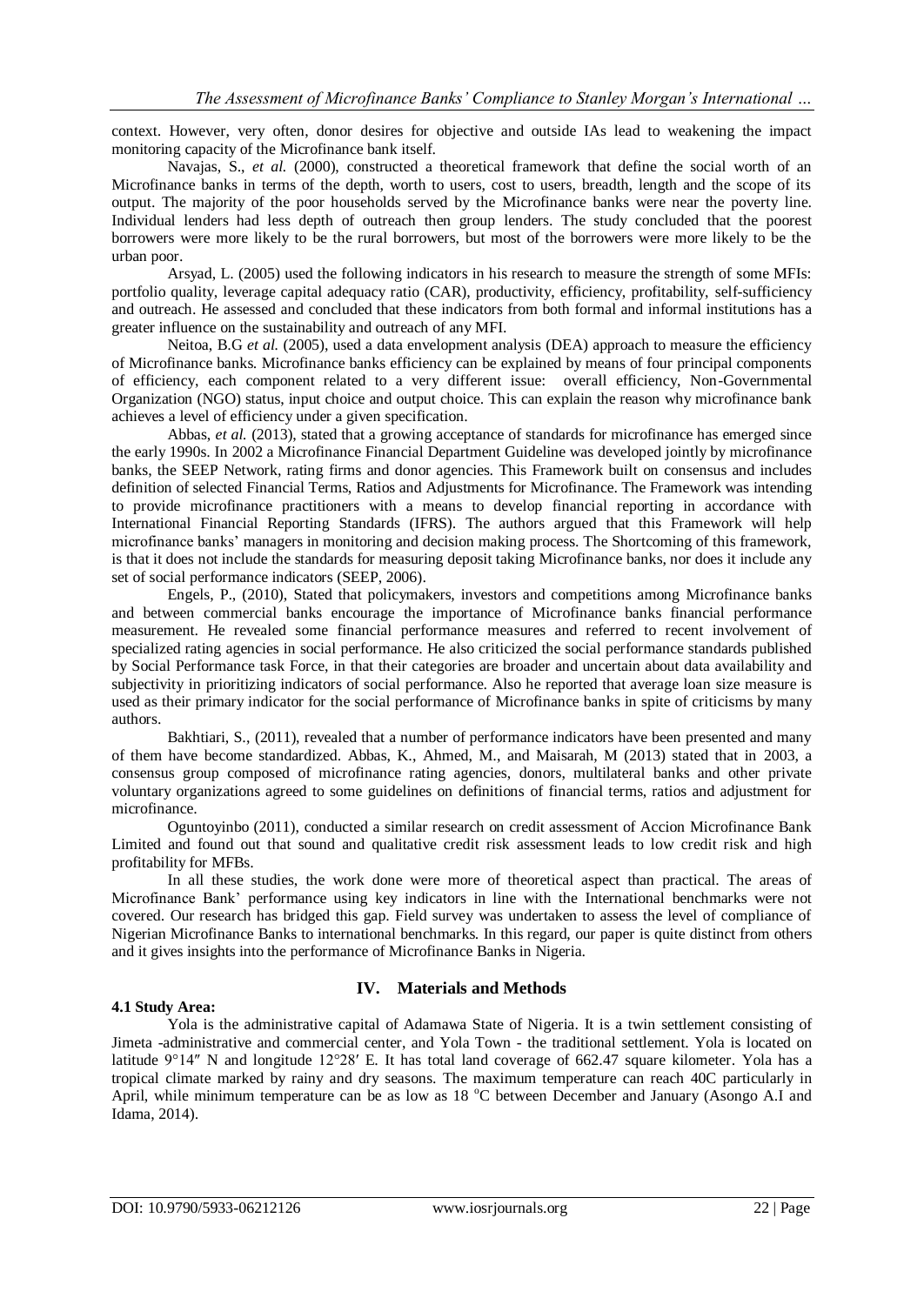#### **4.2 Data Collection**

The study exclusively used data from secondary sources (see Table 2), consisting of Standard Microfinance Bank's financial statements and reports. Specifically, the following documents were used SMFB; Annual audited Accounts from 2007 to 2013; SMFB Credit Manuals and the corporate profile of SMFB.

#### **4.3 Method of Data Analysis**

Morgan Stanley's methodology (model) for assessing Microfinance Institutions' Credit Risks performance rating was used to analyze the secondary data collected. This process consists of five steps, described as follows: **Step 1:** Data on the quantitative risk factors collected from the financial statements and reports of SMFB were analyzed into 11 ratios labelled A1 to C3 described in Table 1. The ratios or indicators concerned were computed over a Seven-year period, from 2007 to 2013.

**Step 2:** After computing the indicators, they were graded on a rating scale of 1 to 6, with 6 indicating excellent and 1 indicating poor, respectively.

**Step 3:** The results (indicators for the Seven years) were compared over time to observe the performance trend, to find out whether SMFB performance had improved or declined.

**Step 4:** The average of the risk indicators were computed over the Seven-year period, and the results compare with Morgan Stanley's benchmark to yield a kind of comparative global performance.

**Step 5:** The results obtained from our research work (Table 3) were compared against the Morgan Stanley's benchmark shown in table 1. Our comments and recommendations on the credit performance of Standard Microfinance Bank were based on the comparative results obtained.

#### **V. Results and Discussions**

The research result is hereby discussed line by line from A1 to C3 using Table 3.

#### **A1: Portfolio at Risk (PAR)**

The Portfolio at Risk ratio measures the potential for future losses based on the current performance of the portfolio. It is the most widely accepted standard and ratio of portfolio performance in Microfinance Banks. Loans delinquent for up to 30 days generally have high potential of being collected, with the appropriate management approach. The reverse is the case when the  $PAR > 30$  days is high.

In 2007, Standard Microfinance Bank had 26.21% PAR >30 days which is far above Morgan Staley's <3% benchmark indicating a very poor loan portfolio quality. The Bank recorded lowest portfolio at risk of 9.12% and 9.10% in 2008 and 2010 respectively. The decrease in the PAR >30 was an indication of an improvement in the Bank's recovery effort, even though the portfolio quality still fell below the best grade of <3%. However, the portfolio at risk went up again in 2009, 2011, 2012 and 2013 as the recovery effort declined.

#### **A3: Size of Portfolio**

Standard Microfinance Bank's loan portfolio increased rapidly from N72,688 million to N128,043 million between 2007 and 2009. The figure then declined slightly from N128, 043 million to N103, 956 million in 2010 and 2011 respectively. The loan portfolio size picked up considerably from 2012 to 2013 , marking an increase of 67.17%. The growth in loan portfolio of Standard Microfinance Bank was mostly due to the increase in the number of active borrowers .

#### **A4: Loan Loss Reserve**

A loan loss reserve of over 85% is considered excellent by Morgan Stanley Standard. Going by the benchmark, Standard Microfinance Bank made inadequate loan loss provision in 2007, 2011 and 2013.However, the Bank had high loan loss reserve of 95.8% in 2008, 92.44% in 2009, 112.67% in 2010, 100.91% in 2012 and 90.06% in 2013, which indicated that there was adequate provision to cover the anticipated loan losses in these years.

### **B1: Sustainability**

Sustainability ratio measures the ability of a Microfinance Bank Ltd to cover its operating expenses, its loan loss provision, and loan write-offs, and yet remain buoyant. The sustainability ratio of >120% is considered excellent, while a ratio of below 90% is considered very poor.

The sustainability of Standard Microfinance Bank from 2007 to 2013 was excellent as shown by the indicator of 154% in 2007, 180% in 2008, 126.9% in 2010 and 122% in 2013. The ratios are above Stanley Morgan's benchmark of 120%. However, as business increased in 2009, 2011, 2012 and 2013 the sustainability declined to 93.4%, 96.2%, 100% and 106.2% respectively yet within acceptable benchmark. Overall, the Bank is sustainable as shown in the ratios.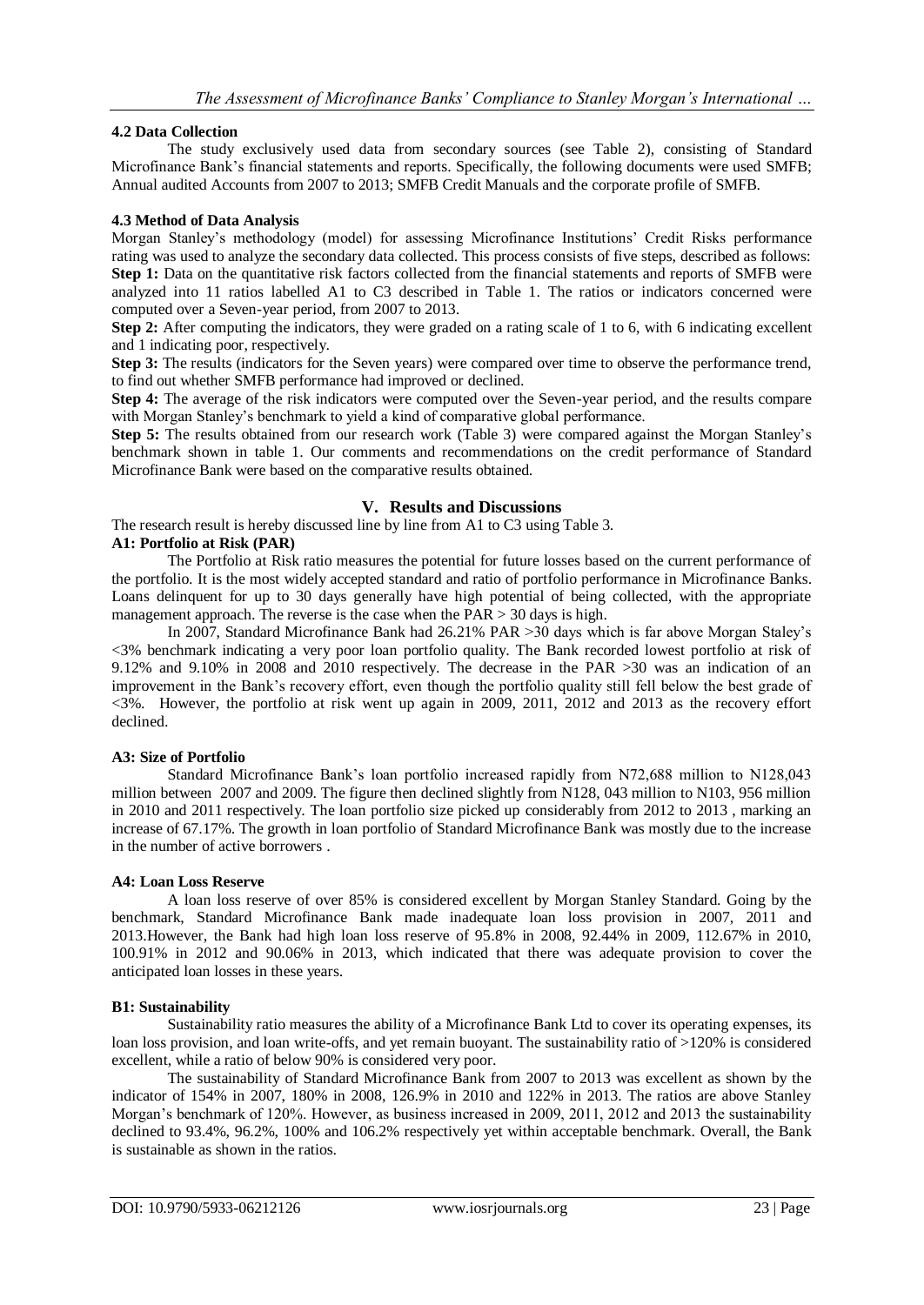#### **B2: Return on Average Assets (ROAA)**

A Return on Average Assets is an indication of how well a Microfinance Bank is managing its asset base to maximize profits. The ratio evaluates the return of the portfolio and other revenue generated from investments and operations. Morgan Stanley benchmark for this ratio ranges from >3% (Excellent) and -2 % (very poor). Standard Microfinance Bank made a negative return of -15% on its average assets in 2011 indicating a very poor result in that year. However, the ROAA was ranked 'good' as the Bank recorded 4% in 2007, 6.3% in both 2008 and 2013, 3% in 2009, 2.6% in 2011 and 2012. In order to maintain the impressive ROAA ratio, Standard Microfinance Bank must continue to maximize its profit by ensuring continuous growth in its net income as its assets increases.

#### **B3: Operating Efficiency**

Operational Self-Sufficiency measures the degree to which internally generated operational revenue covers all operating expenses from the Microfinance Bank's core business of providing financial services. Operational efficiency is considered excellent when the ratio is less than 20% and rated very poor when the ratio is above 50%.

The efficiency ratio of Standard Microfinance Bank was rated excellent in 2007 and 2008 as the Bank recorded ratios of 11.8% and 8.7% respectively. The impressive performance in 2007 and 2008 could be attributed to a gradual economic scale which occurs when an organization's operating expenses decline as its business grows. However, the operating efficiency declined between 2009 and 2013 as the Bank's expenses increased. The year 2011 was the poorest as the bank recorded 31.5% of operating efficiency ratio.

#### **B4: Productivity.**

This ratio reflects the productivity of loan officers in serving their client caseload. The higher the caseload per officer, the more clients will be served, and the greater the efficiency gained. The highest grade according to Morgan Stanley's scale is 200 borrowers per staff member while the lowest ratio is less than 130 borrowers per staff. Standard Microfinance Bank Ltd recorded a very poor productivity with 78 borrowers per staff in 2007, 70 borrowers per staff in 2008 and 124 borrowers in 2010. However, there was a remarkable improvement from 2011 to 2013 as the Bank moved from poor productivity to a good performance having 171 borrowers per staff in 2011, 183 borrowers per staff in 2012 and 187 borrowers per staff in 2013. The management have a great task to ensuring that the increase in productivity of the staff does not result to inefficiency. This is because presumably if one employee were to work with many borrowers, doing so would lower his effectiveness which would in turn result to greater loan loss (higher credit risk).

### **C1: Leverage**

The Leverage or Debt to Equity ratio is a common measure of a Microfinance Bank's capital strength or adequacy at a particular point in time. Equity is important because it is an indication of internal strength and the capacity to absorb some stress and losses before creditors are at risk. Morgan Stanley considers the leverage of a company to be excellent if it falls below 5% and very poor if it goes beyond 9%. Standard Microfinance achieved excellent result throughout the years having recorded leverage ratio of 4% in 2007, 3% in 2008, 2% in 2009 and 2011 then 1% in 2010, 2012 and 2013. This was a clear indication that the Bank is adequately capitalized. It also shows that the Bank can widen its outreach without being financially stressed.

#### **C3: Liquidity**

The Liquidity Ratio measures the Bank's adequacy of cash to pay short-term liabilities to lenders, depositors and other creditors. A low liquidity ratio is a signal of liquidity problems in the system, indicating serious challenge in meeting current payment obligations while a very high liquidity ratio might implied ineffective cash management. Morgan Stanley put the liquidity ratio of MFIs to be very good if the ratio is less than 15% and it is worst (with a grade of 6) if it is less than 3%.

For Standard Microfinance, the liquidity ratio was very high in 2007, when it recorded a percentage of 1,149, implying poor cash management, as the liquid assets were not put into profitable use. The situation could also, however, have resulted from the Bank being too careful in that it was trying to study and understand the credit market well during transition from Community Bank to Microfinance Bank. Standard Microfinance Bank's liquidity ratio declined considerably to 72.07% in 2008, as the total loan portfolio rose substantially. In 2009, liquidity declined further to 39.3%. The ratio went up again between 2010 and 2012, signifying lapses in liquidity management before falling again to 37% in 2010. The relatively high liquidity ratio implied that Standard Microfinance Bank was not likely to experience serious payment constraints, however, the Bank should explore other areas to better utilize its funds more profitably in the future.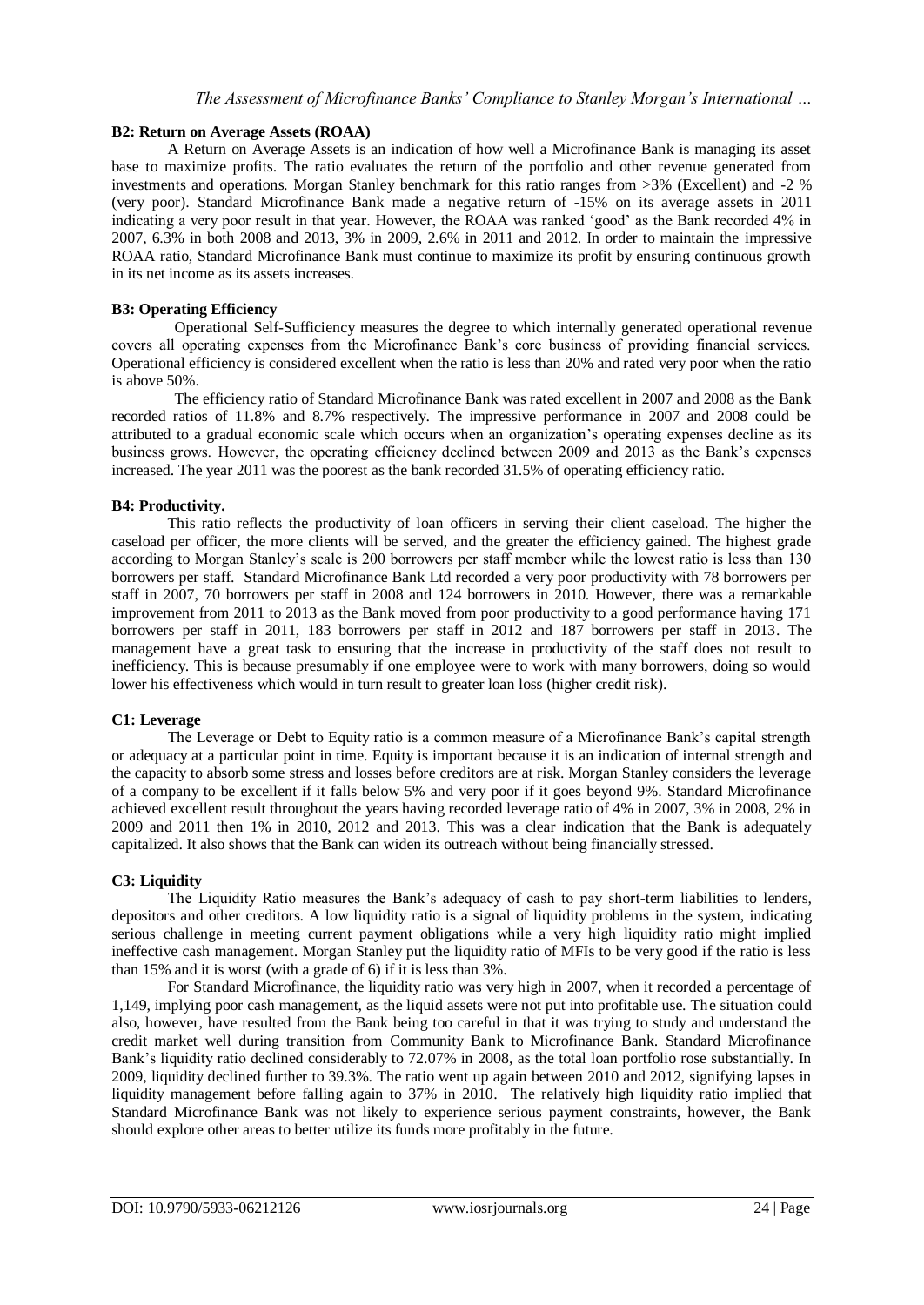#### **VI. Conclusion**

Stanley Morgan Bench mark indicators should be a guide for the day to day operation of any microfinance bank. The research revealed that for Microfinance Banks to perform satisfactorily to meet up with international investors and donors requirement, appropriate risks management principles must be adopted in their everyday operations.

#### **VII. Recommendations**

Based on the findings of the current research, the following recommendations are made for policy adoption:

- i. Regular Credit risk assessment and analysis should be undertaken, preferably monthly or quarterly by the management of SMFB, as this is a continuous process rather than a once in a while exercise.
- ii. Efforts should be made by the management of MFBs to reduce its credit risk by approaching recovery aggressively.
- iii. MFBs should adopt measures to lower operating cost in order to meet up with the operating efficiency ratio
- iv. Competent staff should hired, trained and given target to be achieved, this will increase staff productivity.
- v. Diverse strategies should be adopted by MFBs to mobilize deposit in order to solve liquidity crisis

#### **References**

- [1]. Abbas, Kheder., Ahmed, Mustafa., and Maisarah, Mohamed Saat (2013). Microfinance Institutions Performance Measurement: Introducing a New Performance Measurement Framework
- [2]. Arsyad, L., 2005. An assessment of performance and sustainability of Microfinance Institutions: A case study of Village credit institutions in Gianyar, Bali. Indonesia, Flinders University, Faculty of Social Sciences.
- [3]. Asongo, A.I, and Adamu Idama (2014), The Causes of Loan Default in Microfinance Banks: An Experience of Standard Microfinance Banks Limited, Yola Nigeria. IORS Journal of Business and Management. 1 1(6). 74-81
- [4]. Bakhtiari, S., 2011. Microfinance and Poverty Reduction. Some International Evidence. International Business and Economics Research from the perspectives of each stakeholder: investors, Journal (IBER), 5(12).
- [5]. Engels, P., (2010). Mission drift in Microfinance the Influence of Institutional and Country Risk Indicators on the Tradeoff between the Financial and Social Performance of Microfinance Institutions. PlaNet Finance Deutschland e.V.ISBN, 978-3-8382-0123-8
- [6]. Hulme, D., 2000. Impact assessment methodologies perspective, practices, for microfinance. Theory, experience and better practice. World Development, 28(1): 79-98.
- [7]. Manos, R. and J. Yaron, 2009. The Key issues in Assessing the performance of microfinance institutions. Canadian Journal of Development Studies Middle-East Journal of Scientific Research 15 (11): 1618-1628,
- [8]. Navajas,S., 2000. Microcredit and the poorest of the poor: Theory and evidence from Bolivia. World Development, 28(2):333- 346
- [9]. Nietoa, B.G., C.S. Cincaa and C.M. Molinerob, 2005. Microfinance institutions and efficiency. The International Journal of Management Science, 35: 131-142.
- [10]. Oguntoyinbo M. (2011). Credit Risk Assessment of the Microfinance Industry in Nigeria: An Application to Accion Microfinance Bank Limited. Retrieved May 19, 2014, from Stellenbosch University, South Africa, School Development Finance website: [http://scholar.sun.ac.za/handle/10019.1/21643.](http://scholar.sun.ac.za/handle/10019.1/21643)
- [11]. Xavier, R., Sarah, F., and Tanya, S., (2008). Foreign Capital Investment in Microfinance: Social and Financial Returns. *CGAP Focus Note No. 46, February 2008*
- [12]. Yaron, J., 1992. Successful Rural Finance Institutions. World Bank-Discussion Papers,

| <b>Table 1:</b> Morgan Stamey s memodology for analyzing MFT Credit Ferformance and Kating |                                                                          |                     |          |         |                       |         |                    |  |  |
|--------------------------------------------------------------------------------------------|--------------------------------------------------------------------------|---------------------|----------|---------|-----------------------|---------|--------------------|--|--|
| <b>RATING</b>                                                                              | <b>INDICATOR DEFINATION</b>                                              | Grades              |          |         |                       |         |                    |  |  |
| <b>FACTORS</b>                                                                             |                                                                          | 6                   | 5.       | 4       | 3.                    | 2.      |                    |  |  |
|                                                                                            | A1: PAR = (Outstanding loans with arrears over 30 days + Restructured    | $-3%$               | <6%      | $-9%$   | 12%                   | 15%     | Above 15%          |  |  |
| Loan Portfolio                                                                             | loans)/Gross Loan Portfolio                                              |                     |          |         |                       |         |                    |  |  |
|                                                                                            | A2: Write-offs = Total Loan Write -offs over the last twelve             | $\approx 2\%$       | 3.5%     | 3%      | 27%                   | $10\%$  | above10%           |  |  |
|                                                                                            | months/Average gross loan portfolio                                      |                     |          |         |                       |         |                    |  |  |
|                                                                                            | A3: Size of portfolio = Gross loan portfolio                             | >300M               | $>250$ M | >100M   | >50M                  | 510%    | less than 10M      |  |  |
|                                                                                            | A4: Loan Loss Reserve = Loss reserve PAR30                               | >85%                | $> 75\%$ | $>65\%$ | $>60\%$               | $>55\%$ | below 55%          |  |  |
|                                                                                            | BI: Sustainability = Operating income (Financial Expenses + Loan Loss    | $>120\%$            | >115%    | >110%   | $>100\%$              | $-90%$  | below 90%          |  |  |
| Profitability,                                                                             | Provision +Loan Write-offs + Operating Expenses.                         |                     |          |         |                       |         |                    |  |  |
| Sustainability,                                                                            | <b>B2: ROAA</b> = Net Income/Average Assets                              |                     |          | $>1\%$  | $>0\%$                | $>2\%$  | below 2%           |  |  |
| Operating                                                                                  | B3: Operating efficiency = Total Operating expenses/Average gross loan   | $-20%$              | 25%      | $-30\%$ | $-40%$                | 30%     | above 50%          |  |  |
| Efficiency                                                                                 | portfolio                                                                |                     |          |         |                       |         |                    |  |  |
|                                                                                            | B4: Productivity = number of borrowers/Total headcount                   | 5200                | >190     | 5170    | >145                  |         | $>130$ below $130$ |  |  |
|                                                                                            | C1: Leverage = Total Liability (Net worth +Subordinated debt)            | $\leq$ <sub>X</sub> | < 6x     | 27x     | $\leq$ <sub>8</sub> x | $-9x$   | above 9x           |  |  |
| Asset and liability                                                                        | C2: Foreign Currency Exposure = (Foreign Currency debt)(Total Financial) |                     | $-20%$   | $-35%$  | $30\%$                | 65%     | above 65%          |  |  |
| management                                                                                 | debt)                                                                    |                     |          |         |                       |         |                    |  |  |
|                                                                                            | $C3$ : Liquidity = $(Cash + Short term Investment)$ Gross Loan Portfolio | $>15\%$             | >12%     | $>9\%$  | >6%                   | $>3\%$  | below3%            |  |  |

#### **List of Tables. Table 1:** Morgan Stanley's methodology for analyzing MFI Credit Performance and Rating

Source: Oguntoyinbo, 2011